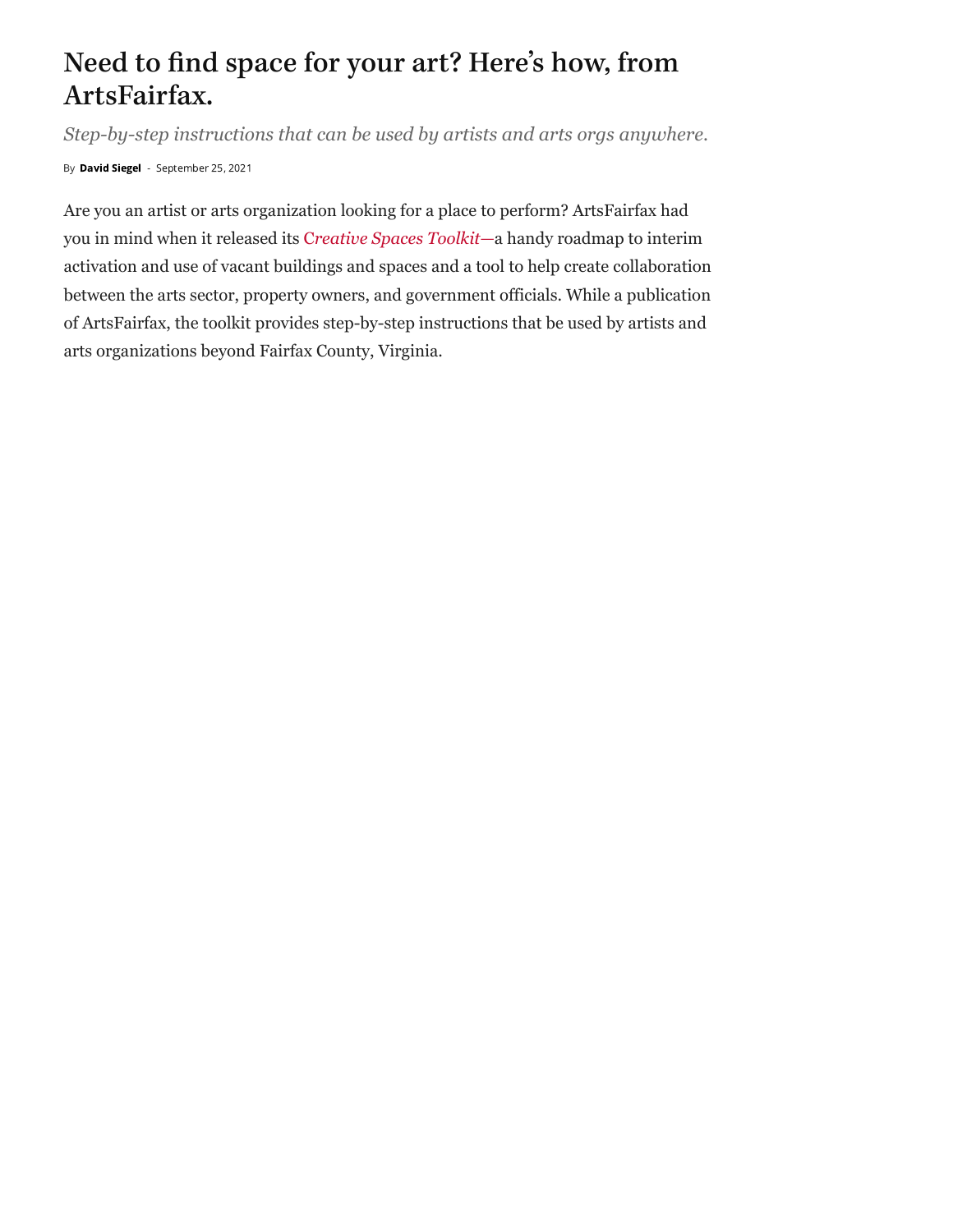

*Click the image to download the toolkit.*



*Linda Sullivan, President and CEO of ARTSFAIRFAX. Photo by Neshan Naltchayan.*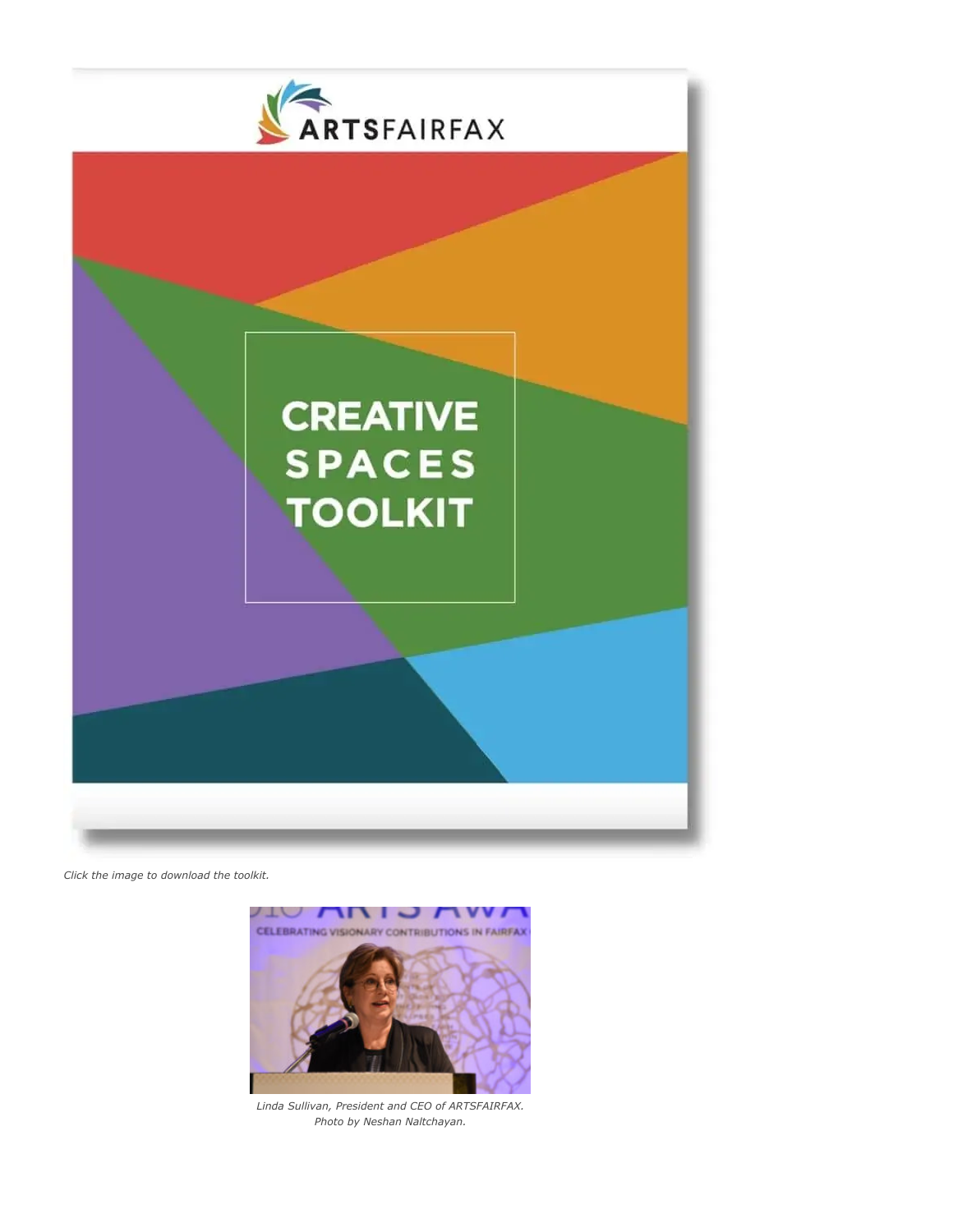As Linda Sullivan, president and CEO of ArtsFairfax, indicated, "The arts are needed to rebuild and heal our community as we emerge from the pandemic." Artists and arts organizations can help "to not only activate vacant spaces but catalyze the recovery."

Why a connection between the arts and economic recovery after the pandemic? In Fairfax County, the arts have become an economic engine of about \$300 million in economic activity and have generated approximately \$20 million in local and state government revenue each year according to available [research.](https://artsfairfax.org/research/) ArtsFairfax indicates that the nonprofit arts industry also serves over 93,000 Fairfax County students annually.

With ever-increasing diversity and with over 1.1 million residents, Fairfax County has the largest [population](https://www.census.gov/quickfacts/fairfaxcountyvirginia) among DMV jurisdictions. Of note, Fairfax County ranks as the seventh-richest county in the nation based on median household income. The median household income for county residents was \$122,277, almost two times the national figure.

Unfamiliar with [ArtsFairfax](https://artsfairfax.org/) and its mission? It is a  $501(c)(3)$  nonprofit charitable organization, incorporated in 1964 as Fairfax County's designated local arts agency. The mission of ArtsFairfax is to be the voice of the arts, dedicated to fostering dynamic and diverse local arts, ensuring that arts thrive by providing vision, leadership, capacitybuilding services, advocacy, funding, education, and information.



## [David Siegel](https://dcmetrotheaterarts.com/author/david-siegel/)

David Siegel is a freelance theater reviewer and features writer whose work appears on DC Metro Theater Arts, ShowBiz Radio, in the Connection Newspapers and the Fairfax Times. He is a judge in the Helen Hayes Awards program. He is a member of the American Theatre Critics Association and volunteers with the Arts